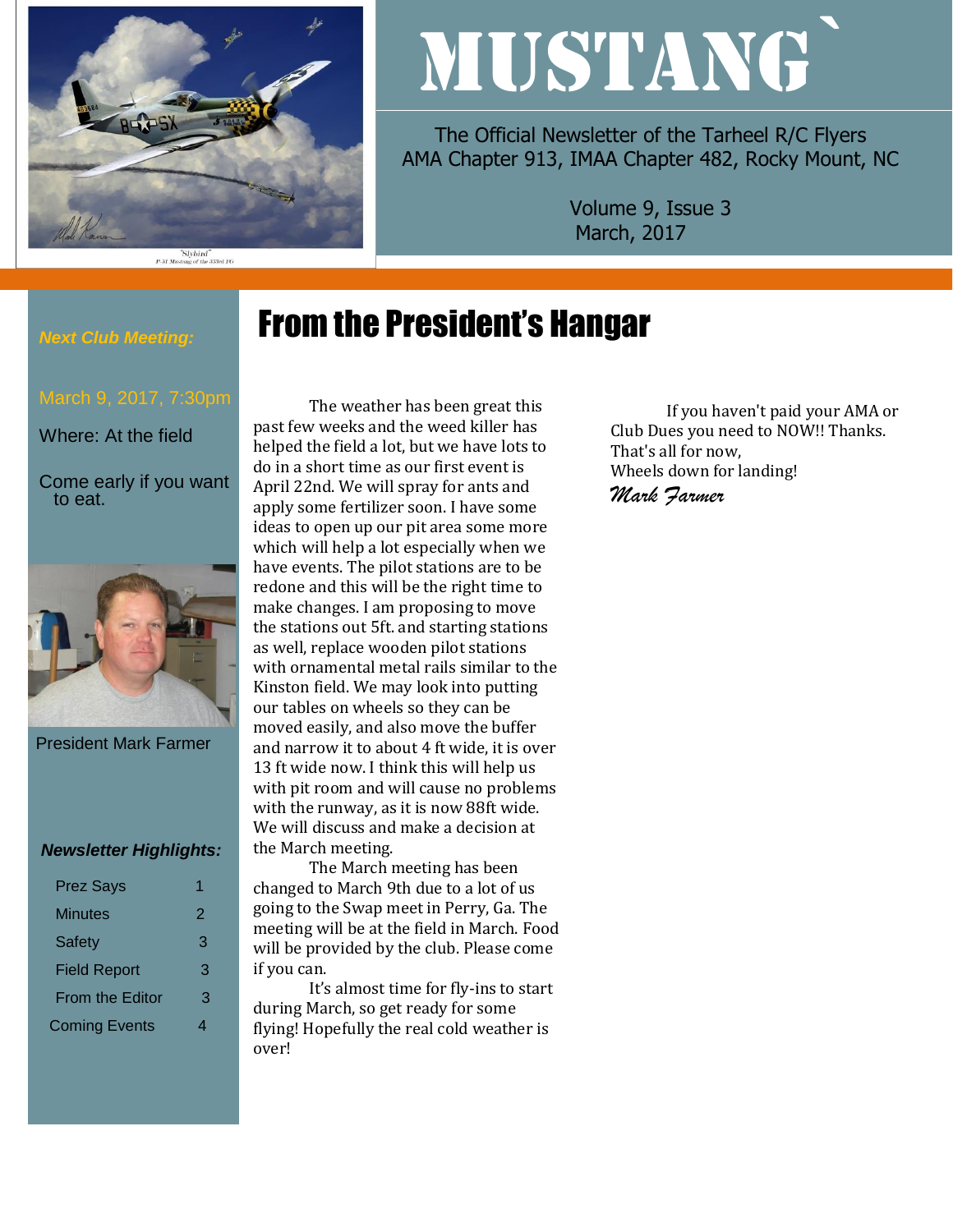## Meeting Minutes -January, 2017



**Secretary Kenny Kicklighter**

## **Tarheel R/C Flyers Club Meeting Minutes-February 2017**

The Tarheel R/C Flyers met at Golden Corral on February 1, 2017. President Mark Farmer called the meeting to order at 7:359 pm. There were twelve members and three guests present.

Mark welcomed everyone to the meeting. Mark reported that Gilbert Hall had joined the club. Mark asked about the welfare of the membership.

**Minutes –** January 2017 minutes were read by Kenny Kicklighter. Motion to accept Minutes made by Duncan Tatum, and seconded by Chuck Megar, motion passed.

**Treasurers Report-** Jimmy Morgan gave the Treasurer's report. Non-paid up members will be removed from roster. **Safety –** Safety Office Greg Williams suggest that batteries be replace at least every two years. LiFe battery capacity checks discussed. Propeller coming apart during engine run up at starting station reported.

**Field Report –** A. B. Gentry reported that it had been windy at the field. The field has been sprayed for weeds. Grass will be mowed for weekend.

**Newsletter –** Problems with receiving emails discussed. One member reported not being able to receive Newsletter.

### **Business-**

- Kenny Kicklighter reserved four tables at the B.A.R.K.S. swap meet. No tables available for Perry swap meet.
- Contest Director requirements discussed
- AMA roster updates discussed
- Pilot solo requirements for new members discussed
- Motion to reimburse Mark Farmer
- for field maintenance purchases made by Greg Williams, seconded by Dave Chewning. Motion Passed.
- A.B. Gentry reported that he had been in contact with radio station FM 103.1 about community announcements for club events.
- Upcoming events discussed.

Motion to adjourn made by Joey Joyner second by David Chewning. Motion passed.

Respectfully submitted, Kenny Kicklighter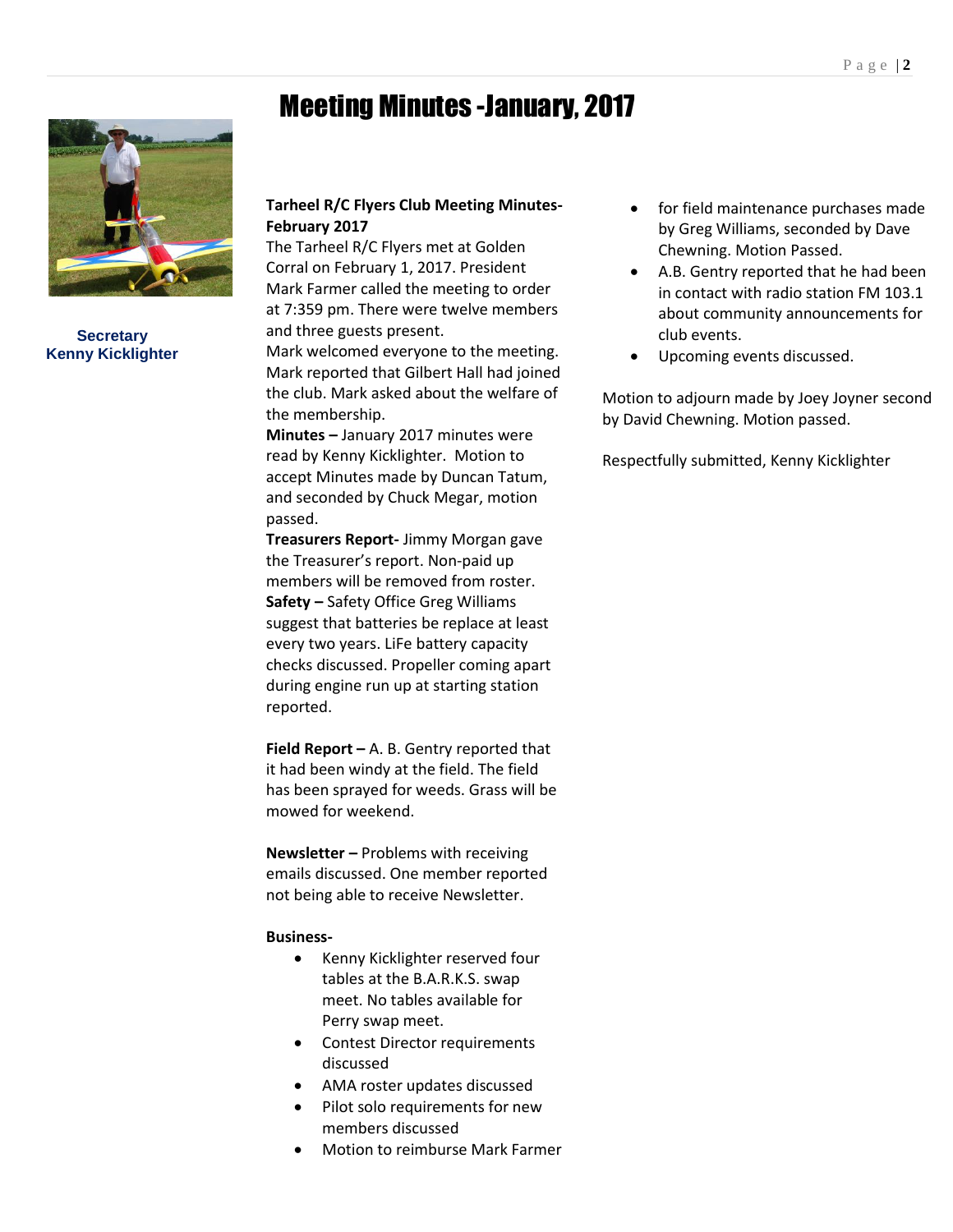## Safety and notes from the VP



I'd like to say thanks for the opportunity to serve as VP and safety officer. LET'S GET'EM READY

Things to do before putting your aircraft back into full operation this season.

Pilots be sure to check over your aircraft. Pilots be sure to check your tx & rx batteries & fuel system. As always SAFTEY is no accident!

VPSO, Gregory Williams

 **VP Greg Williams**



**Field Marshall A.B. Gentry**

## Field Report

Hello to All

We had a Medical Helo from Vident Hospital fly over the center of the field Feb. 18 @ 3:00 P.M., I called the helo pad in Greenville to have corrected and they thanked me very much. There is a lot of work to be completed this year at the Field, so be looking around your home for some work clothes. Things will be talked about at the next meeting.

A.B. Gentry, Jr. Field Marshall



## From the Editor

Reminding all members that the Tarheel RC Flyers now have a presence on Facebook. Join in the conversation. <https://www.facebook.com/Tarheelrcflyers/>

Please let Jimmie Morgan or me know of any contact information changes.

**Newsletter Editor Dave Chewning**